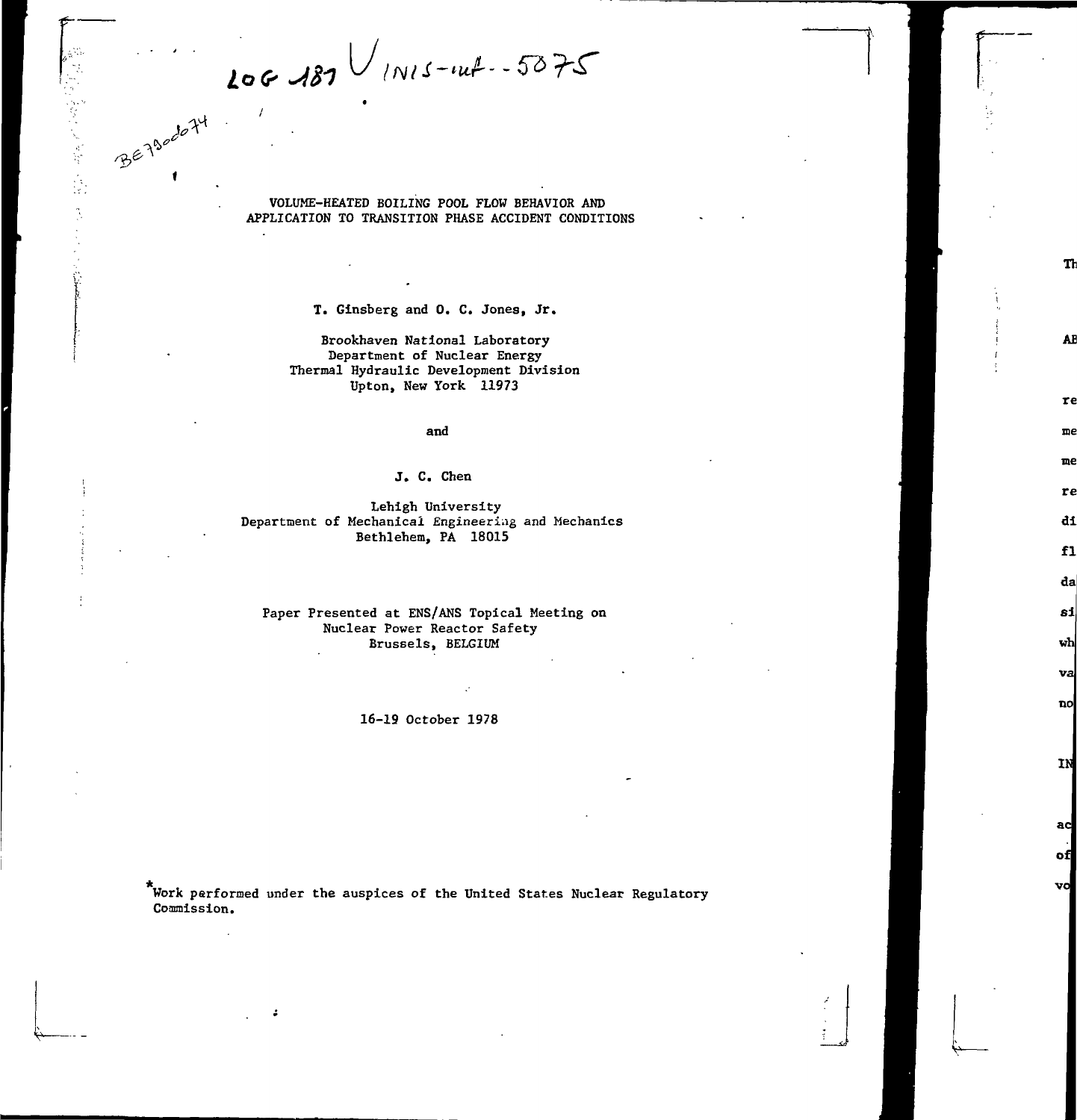#### VOLUME-HEATED BOILING POOL PLOW BEHAVIOR AND APPLICATION TO TRANSITION PHASE ACCIDENT CONDITIONS

T. Ginsberg and 0. C. Jones, Jr.

J. C. Chen

Brookhaven National Laboratory Department of Nuclear Energy Thermal Hydraulic Development Division Upton, New York 11973

Lehigh University Department of Mechanical Engineering and Mechanics Bethleham. PA 18015

#### ABSTRACT

Observations of two-phase flow fields in volume-heated boiling pools are reported. Photographic observations, together with pool-average void fraction measurements are presented. Flow regime transition criteria derived from the measurements are discussed. The churn-turbulent flow regime was the dominant regime for superficial vapor velocities up to.nearly five times the Kutateladze dispersal velocity. Within this range of conditions, a churn-turbulent drift flux model provides a reasonable prediction of the pool-average void fraction data. The results of the experiment and analyses are extrapolated to transition phase conditions. It is shown that intense pool boil-up could occur where the pool-average void fraction would be greater than 0.6 for steel vaporization rates equivalent to power levels greater than one percent of nominal LMFBR power density.

#### INTRODUCTION

The transition phase of the (hypothetical) loss-of-flow core disruptive accident in an LMFBR may be characterized by the temporary entrapment of pools of molten-oxide fuel and boiling steel within the confines of the original core volume (Bohl, et al., 1975). It has been argued (Fauske, 1975) that the molten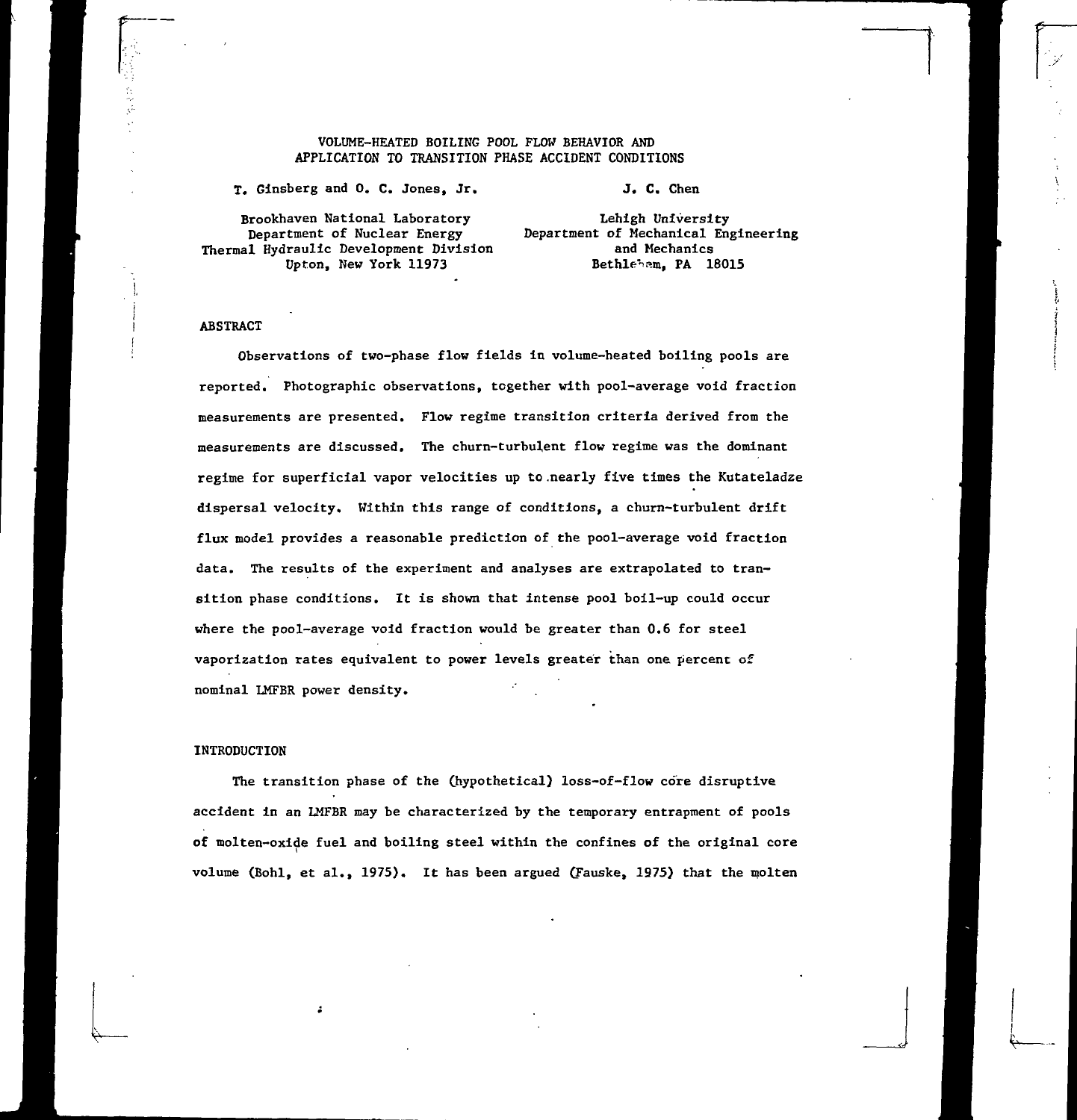fuel would be in a boiled-up configuration and would be dispersive. These arguments are based, to a considerable extent, on flow regime transition criteria which are extrapolated from existing data (Kutateladze, et al., 1960) to molten fuel systems. These criteria have played a vital role in support of the contention that fuel dispersal would prevent phase recriticality events at power levels down to one percent of nominal LMFBR power density (Fauske, 1977a).

The extent of fuel dispersal by boiling steel depends on the magnitude of steel vaporization and upon the vapor-liquid void dynamics. Assessment of the extent of fuel dispersal requires analytical models for prediction of the spatial distribution of molten fuel. Models which couple the material distributions to the thermodynamic, heat transfer and neutronic characteristics of transition phase molten pool configuration are\_ currently under development (Bell, et al., 1977).

In the absence of such detailed mechanistic models, it has been assumed (Fauske, 1977b) that the oxide fuel-steel system acts as a saturated, homogeneous mixture of heat source (molten fuel) and vapor source (boiling steel), subject to volumetrically distributed heating. Predictions of the extent of fuel dispersal have been based upon flow regime transition criteria, and associated vapor-liquid void dynamics models, available in the two-phase flow literature. These criteria and models had been developed in conjunction with experimental data from systems characterized by either surface heating or surface gas injection. Experimental data with molten fuel-steel mixtures with volumetric heating have not been developed. In this sense, therefore, fuel dispersal by boiling-steel vapor generation has not been demonstrated.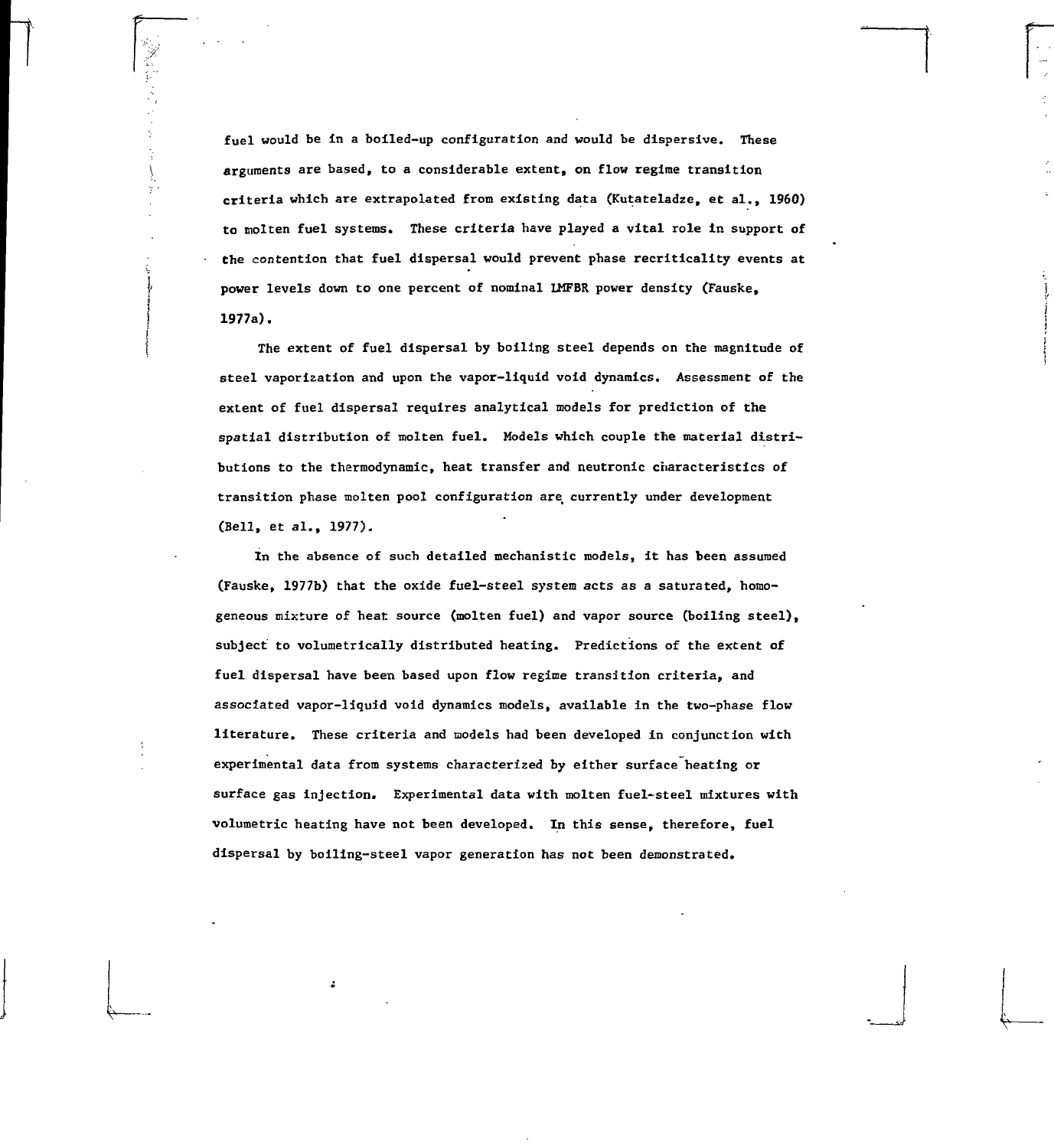Two-component volume-heated experiments with simulant fluids are also not available. Several single-componexit volume-heated boiling experiments have been reported (Gustavson, et al., 1976; Gabor, et al., 1976; Stein, et al., **1974).** The vapor generation rates, however, are much too low for application to transition phase conditions (see Fig. 2.1).

In only one prior experimental study was the boiling behavior observed in a volume-heated boiling pool system, in which the vapor velocities generated approached that of interest in transition phase conditions. Farahat, et al., (1976) used microwave heating to study the two-phase flow behavior of open boiling pools of water of various geometries. The water was doped with red, neutrally bouyant, plastic particulate, in order to promote volumetricallydistributed nucleation. Visual observations of the boiling behavior were made, together with measurements of the pool-average void fraction  $(\alpha, s)$  see below). The power available for vaporization was deduced from a calorimetric power calibration with single-phase water. The test results revealed the following significant departures from prior notions based upon the previous two-phase flow literature:

(i) A transition from the bubbly-flow regime to the churnturbulent flow regime was not observed, even at superficial vapor velocities,  $j_{\rm gas}$ , up to 50 times the transition velocity given by (Wallis, 1969)

$$
\frac{J_{gb}\sqrt{\rho_{\ell}}}{\sqrt{\rho_{g}(\rho_{\ell}-\rho_{g})}} = 0.3
$$
 (1)

(Note: for later reference, this is equivalent to $j_{gb}/v_{\infty} = 0.25$ .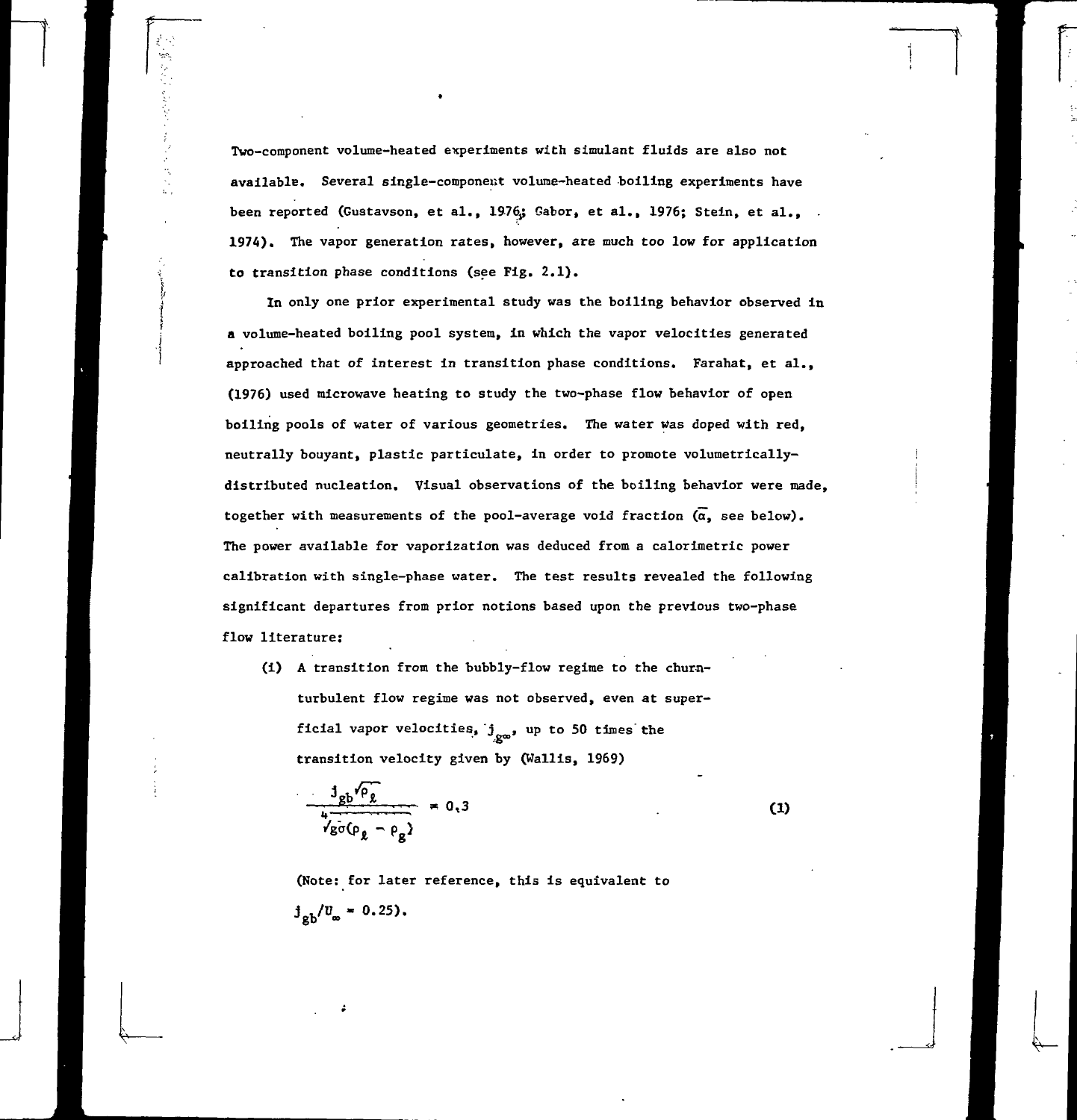(ii) A transition to the dispersed flow regime was not observed, even at superficial vapor velocities up to three times the Kutateladze (i960) dispersal velocity, given by

$$
\frac{J_{gk}v_{\rho}}{v_{g\sigma(\rho_{g}-\rho_{g})}} = 0.14
$$
 (2)

(iii) A stable, high void fraction, bubbly flow regime, characterized as a "foam" regime (Henry, 1977), was observed at vapor velocities exceeding that represented by Eq.  $(1)$ . The range of observed void fraction is presented in Fig. 2.1.

The above behavior has not yet been rationalized with respect to prior two-phase flow experience. It is known, however, that both chemical and particulate impurities present in liquids may enhance foam development and stability (Bikerman, 1973). It is possible, therefore, that the particulate additives, with its associated red, water-soluble coloring agent, enhanced the stability of bubbles against coalescence and, hence, led to a foam regime.

The study reported here was performed to evaluate the applicability of existing flow regime criteria, and of two-phase drift flux formulations, to prediction of volume-heated boiling pool void dynamics. This paper summarizes the results of the study and discusses the implications with respect to the transition phase accident sequence.

#### ANALYTICAL BACKGROUND

The steady state, one-dimensional vapor mass balance equation for a single-component volumetrically heated boiling pool of constant cross-section is (Greene, et al., 1977)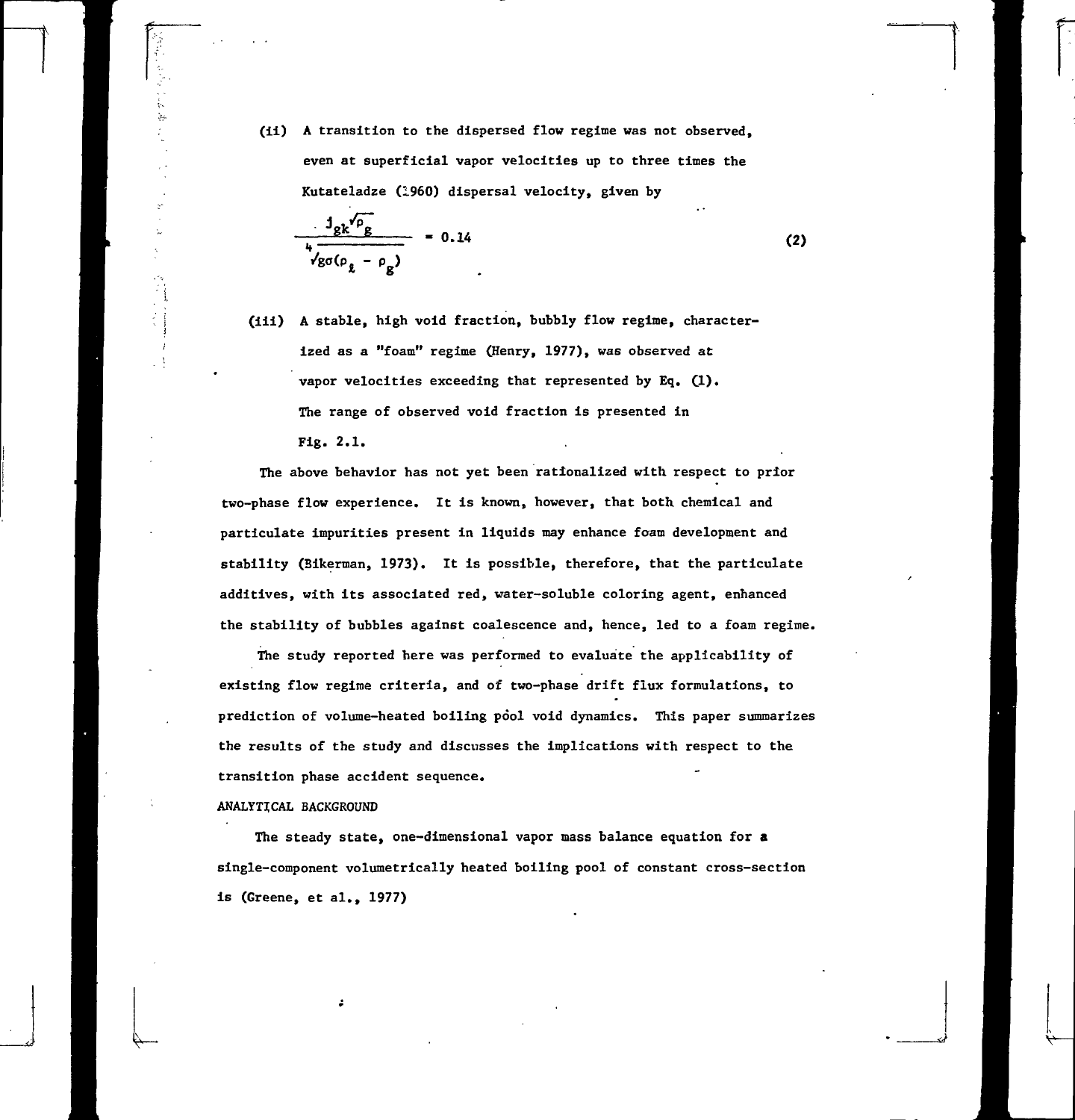$$
\frac{dJ_g}{dx} = \frac{Q' \cdot (1 - \alpha)}{\rho_g h_{fg}}
$$
 (3)

In terms of area-averaged quantities, the drift velocity,  $V_{gj}$ , is related to **the superficial velocities, through the relationship**

$$
j_g = \alpha [V_{gj} + (C_o - 1)j] + \alpha j \tag{4}
$$

where C<sub>o</sub> is the "distribution parameter"(Zuber, et al., 1965). For a boiling pool,  $j_{\ell}$  is nearly zero. Then Eq. (4) becomes

$$
J_g = \frac{\alpha}{1 - C_o \alpha} V_{gj}
$$
 (5)

**and, therefore, Eq. (3) may be written**

$$
\frac{d}{dx} \left( \frac{\alpha V_{gj}}{1 - C_o \alpha} \right) = \frac{Q^{111} (1 - \alpha)}{\rho_g h_{fg}}
$$
 (6)

Eq. (6) may be written in the dimensionless form

$$
\frac{d}{d\eta}\left(\frac{\alpha F}{1-C_0\alpha}\right) = \frac{3g\omega}{U_\infty} (1-\alpha)
$$
 (7)

where H<sub>o</sub> is used to scale the distance and U<sub>ne</sub> to scale the drift velocity. The quantity  $j_{\alpha\alpha}$  is the superficial vapor velocity at the top of the pool.

The void distribution  $\alpha(\eta)$  is a function of  $j_{\text{gas}}/U_{\infty}$ , the form of the drift velocity function ,F, and the distribution parameter, C<sub>o</sub>. It is usually assumed that F is a function only of  $\alpha$  and material properties. Furthermore,  $F(\alpha)$ and C<sub>o</sub> are flow regime dependent (Ishii, 1977).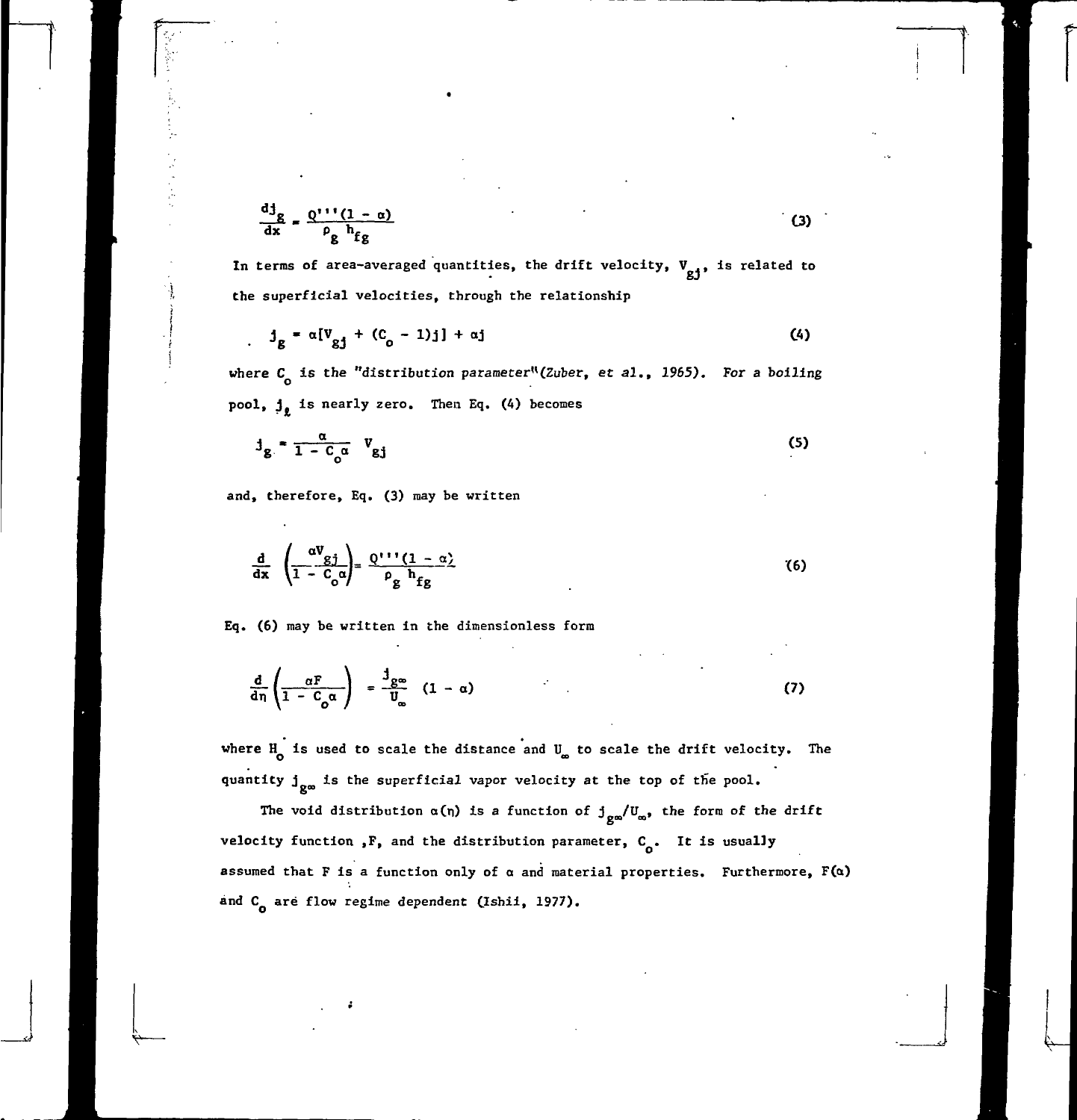For the bubbly-flow regime, it has been suggested that (Wallis, 1969)

$$
F(\alpha) = (1 - \alpha)^2 \tag{8}
$$

**For** the churn-turbulent regime, Zuber, et al. (1962) proposed that F is constant, i.e.,

$$
F(\alpha) = 1 \tag{9}
$$

For a given flow regime, the void distribution is a function only of  $j_{\text{cm}}/U_{\text{m}}$ and  $C_{\alpha}$ . Flow regime transition criteria must, of course, be specified in order to choose the appropriate forms for  $F(\alpha)$ .

The above formulation is compared with the experimental results described below. The pool-average void fraction is computed based upon the solution to Eq. (7) and compared with the experimental data.

## EXPERIMENTAL SYSTEM

Observations of two-phase, single-component volume-heated boiling pool behavior were made in an electrically heated water-zinc sulfate (14 weight percent) system. The pool, described by Ginsberg, et al., (1977), was 120 cm high and was 8.89 cm x 6.35 cm in cross-section. Two electrodes penetrated the length of the pool. In operation, the pool was filled with liquid to a given depth, power was applied and volume boiling ensued. Photographic observations of pool behavior were made, together with measurements of the applied power and the pool-average void fraction,  $\alpha$ , defined by

$$
\overline{\alpha} = \frac{H - H_o}{H}
$$
 (10)

Representative results are presented below.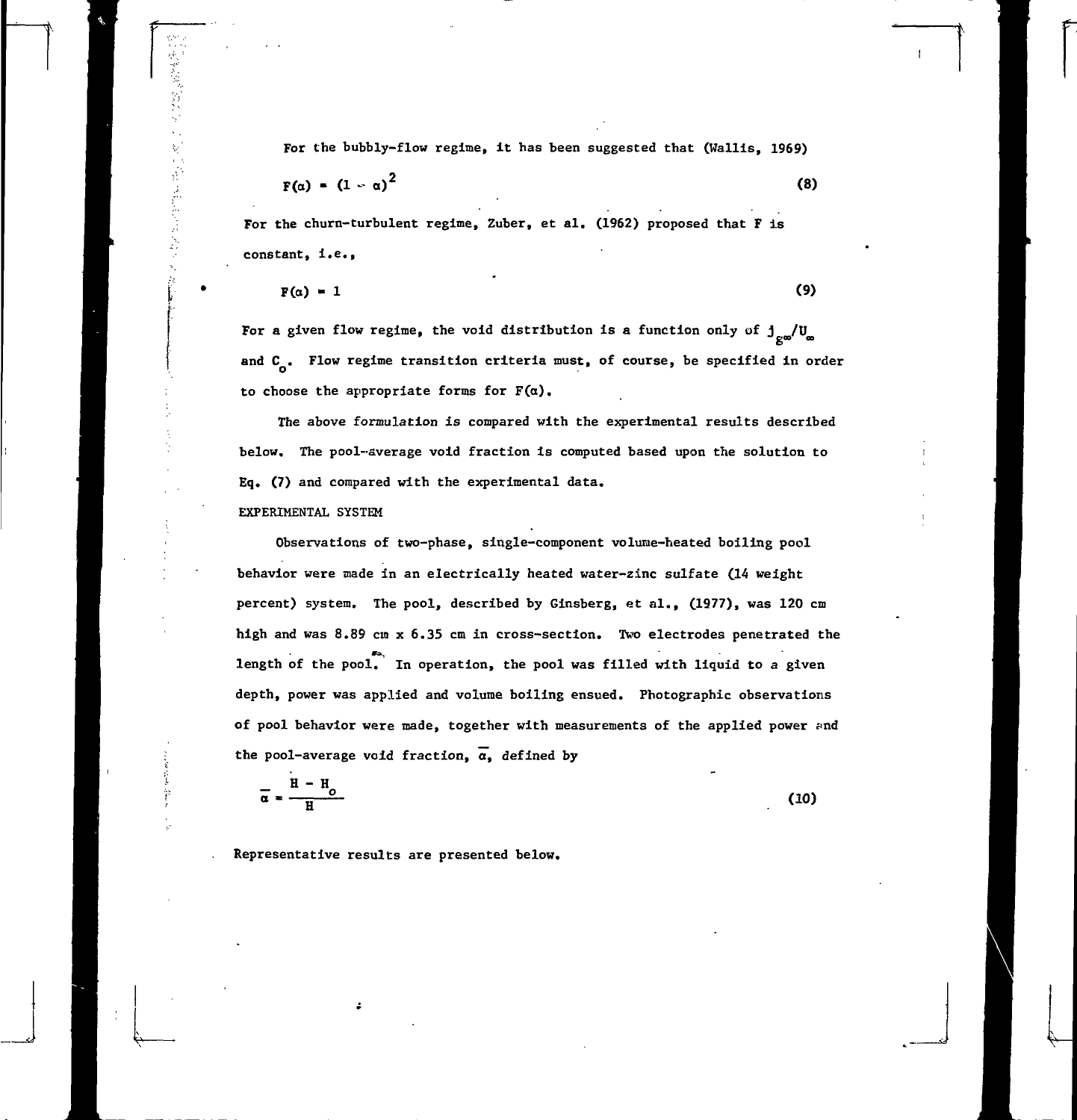## RESULTS

Figure 1 shows the non-foaming behavior of the boiling pool over the range of conditionsjcovered in this work. The results are characterized in terms of the dimension ess superficial vapor velocity  $j_{\rm gas}/U_{\rm gas}$ . The pool-average void fractions,  $\alpha$ , are also presented with the photographic observations. Figure 2.1 summarizes the average void fraction data measured in several series of measurements in this investigation. It also shows the results of Farahat, et al., (1976), Gabor, et al., (1970), and Gustavson, et al., (1970).

The photographs presented in Fig. 1 display the general features of the boiling pool behavior observed during most of the test series. At superficial vapor velocities up to approximately  $j_{\text{ga}}/U_{\infty} = 1-2$ , a bubbly flow regime was 6 always observed, as shown in Fig. 1, Run No. 402. For  $\rm j_{\rm g\omega}/\rm U_{\rm \omega}$  greater than approximately 4, a churn-turbulent flow regime was observed. This flow regime was observed for  $j_{\alpha\alpha}/U_{\alpha}$  up to 19. As shown in in Fig. 1, Run Nos. 413, 424, and 523, this regime was an extremely dynamic one, characterized by a chugging, highly turbulent behavior. The pool-average, void fraction data are shown bounded in Fig. 2.1, for both Series 400 and 500 in one band. Figure 2.2 shows predictions based upon the void dynamic model described above.- The churnturbulent drift velocity model, with  $C_{\alpha}$  between 1.2 and 1.35 provides a reasonably good prediction of the data of Series 400 and 500 for the range of  $\texttt{j}_{\texttt{g}\infty}/\texttt{U}_{\texttt{\infty}}$  from 1 to 19

While the above two-phase flow behavior was observed during most of the tests, under some conditions a "foam" flow regime was observed. For  $j_{\alpha\alpha}/U_{\alpha}$ between 1 and 4, sometimes a bubbly flow regime, and other times a churnturbulent flow regime was observed. This range of conditions appeared to be markedly influenced by the presence of contaminants, A foam flow regime was observed in instances where system contamination by particulate impurities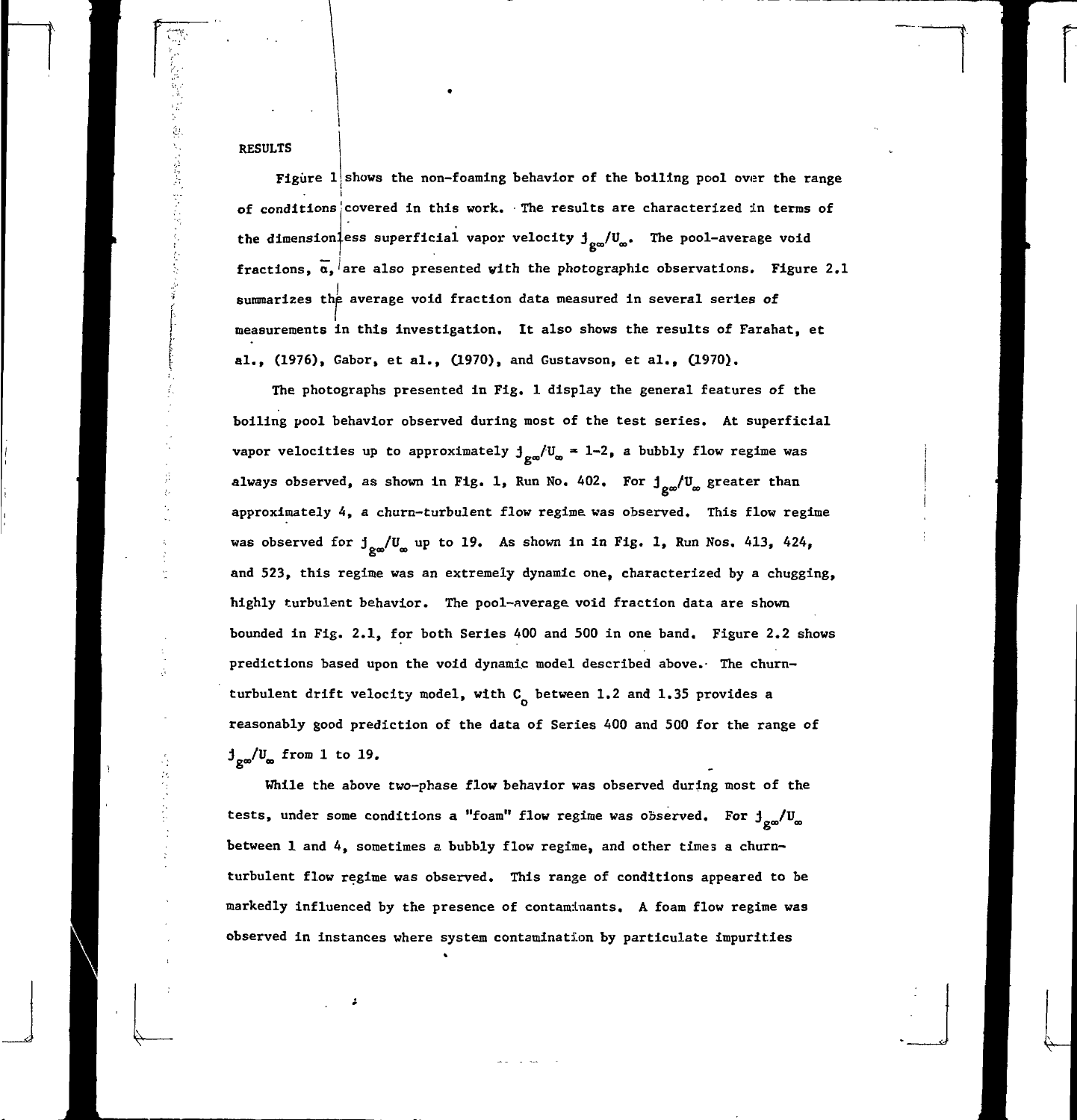**(probably copper sulfate) was observed. In all cases, however, the foam** regime was observed to collapse to the churn-turbulent regime beyond  $j_{\alpha\alpha}/U_{\alpha} = 4$ . **This behavior is reflected in Fig. 2.1, in the Series 600 data.. The void fractions observed are significantly greater than observed in the Series 400** and 500 experiments, up to  $\int_{\mathcal{Q}^{\infty}} \int_{\mathcal{Q}}^{\infty} 4$ . Thereafter, the data do not differ **dramatically. Figure 2.2 indicates the bubbly flow drift velocity model, with C • 1.2, is an upper bound prediction for the Series 600 data. SUMMARY**

**Table 1 summarizes the flow regime observations made in this investigation. The associated ranges of observed pool-average void fractions are also presented.**

A bubbly flow regime was always observed for  $j_{\text{ga}}/U_{\text{ga}}$  up to approximately **unity. In most of the experimental runs, a transition from bubbly to churn**turbulent flow was observed at this point. The void fraction data i this **regime are characterized reasonably well by the bubbly flow drift velocity formulation.**

In the range of  $j_{\text{gas}}/U_{\text{gas}}$  between 1 and 4, the flow regime appeared to be **markedly influenced by the presence of contaminants. A foam flow regime was observed in instances where system contamination by particulate impurities (probably copper sulfate) was observed. This regime always gave way to the** churn-turbulent flow regime for  $j_{\alpha}$ /U<sub>∞</sub> greater than 4, The void fraction data **in the churn flow regime are also described reasonably well by the churn-turbulent drift velocity model.**

**The churn-turbulent regime was observed at vapor velocities up to nearly five times the Kutateladze dispersal limit (Kutateladze, 1960). This observed stability of the churn-turbulent regime is consistent with, the dispersal limit proposed by Dukler (1977).**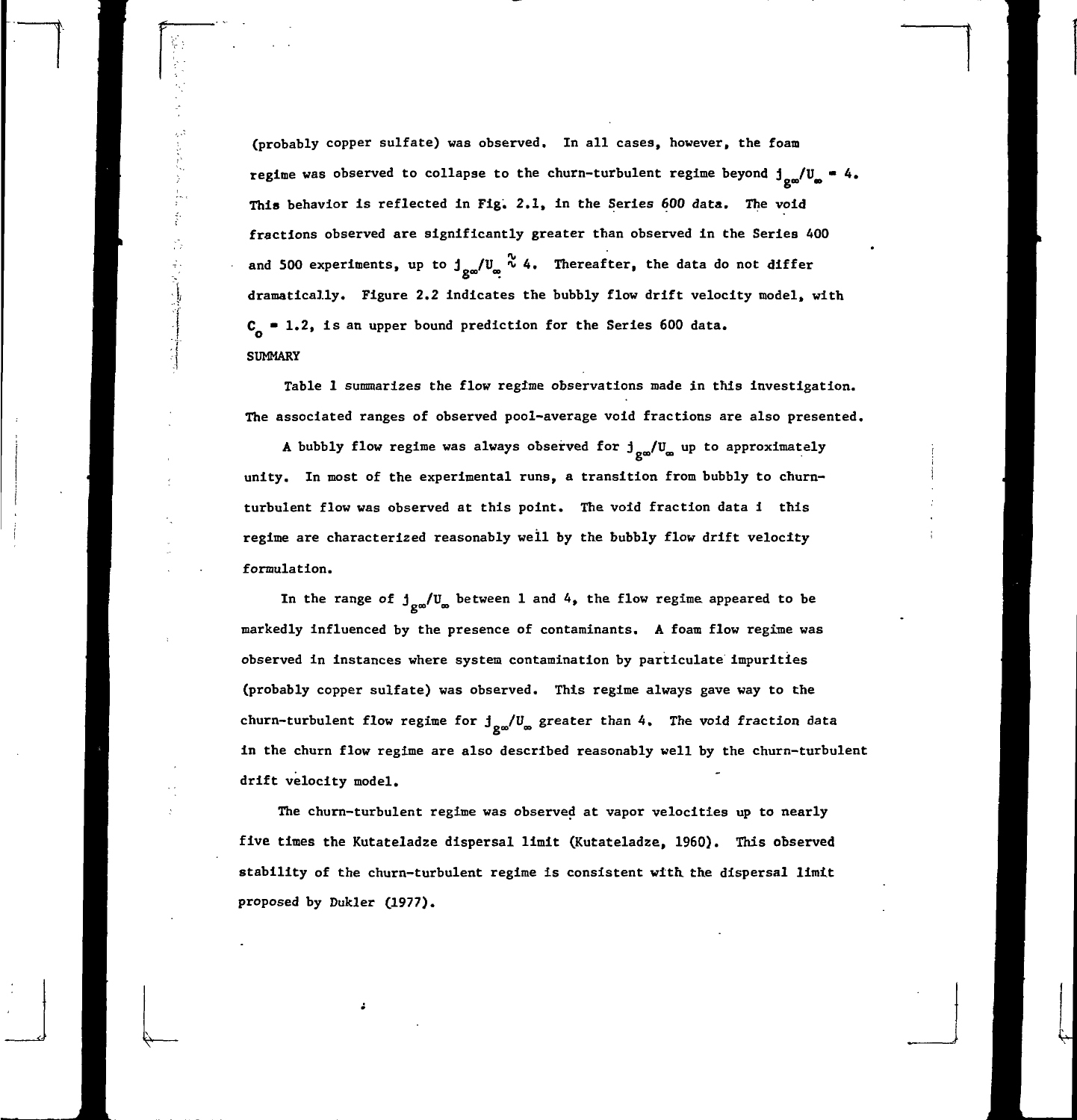The results of this experiment differ from those of Farahat, et al., (1976). The major difference is the apparent persistence, in Farahat's experiments, of the foam regime to relatively large vapor fluxes. The consequence of this is **that** for comparable vapor fluxes, the average void fraction was greater than 0.9 in Farahat's experiment's, and approximately 0.6-0.7 in the present work. A major unresolved issue is the question of the reasons for the observed persistence of bubbly flow, and the influence of system contamination on the observed behavior.

### APPLICATION TO TRANSITION PHASE CONDITIONS

The results described above have been extrapolated to transition phase pools of molten fuel and boiling steel Cwith spatially uniform ratio of fuel mass to steel mass). Table 2 shows the flow regime and average Void fraction characteristics of transition phase pools, as extrapolated from results of the experiment reported here. Results are shown for steel vapor generation rates equivalent to one percent and eight percent of nominal IMFBR power density. As shown in Table 2, the results of this experiment suggest that the churn-turbulent regime is dominant under these conditions. As such, the churn-turbulent drift flux model was applied to.the pool. The results indicate that the pool-average steel vapor volume fraction would be in the range **0.6-0.7** at one percent, and in the range 0.7-0.8 at eight percent, of nominal fuel power density (applied to stesi porization).

In a typical LMFBR core, the fuel and steel occupy approximately 60 percent of the available volume. Only 40 percent of the core volume, therefore, is ava Le for boil-up by steel vapor if all the fuel and steel are confined to the pool. Table 2, however, indicates that the pool-average void fraction would be greater than 0.6 for power levels greater than one percent of nominal LMFBR conditions. If the pool is open at the top, the mixture of molten fuel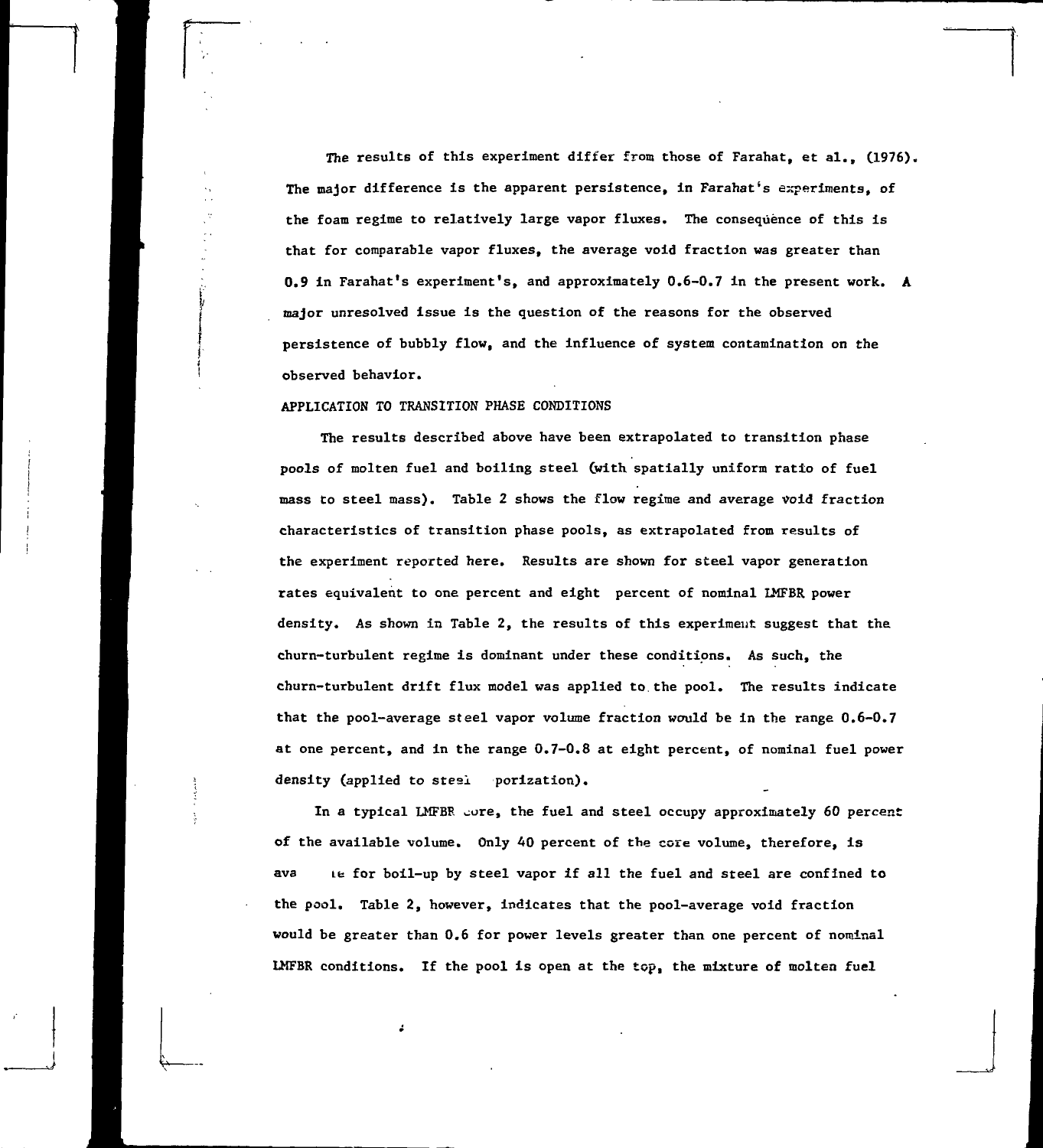**and steel could potentially boil up considerably beyond the original core volume (where it would encounter upper fuel assembly structure). This intense pool boil-up, predicted by the churn-turbulent drift flux model, may serve as a mechanism which would reduce the potential for transition phase recriticality events.**

**It has been shown (Ludewig, et al., 1976) that the reactivity of the disrupted (CRBR) molten core depends upon the radial and axial extent of the molten region, on the extent of intermixing of enrichment zones, the quantity of fuel displaced from the core zone, and upon the average void fraction of the molten fluid within the disrupted core. It is expected that the reactivity will depend not only on the average void fraction, but also upon the detailed spatial distribution of molten fuel within the disrupted core configuration. The neutronics response of large LMFBR's to molten fuel distributions predicted by the churn-turbulent void dynamics model needs to be evaluated.**

### **NOMENCLATURE**

**C** two-phase flow distribution paramater

- **F(a) dimensionless drift velocity fraction**
- **g acceleration of gravity**
- $h_{\mathbf{fg}}$ **heat of vaporization**
- **H boiled-up pool height**
- **H non-boiling pool height**
- **j superficial velocity (liquid plus vapor)**
- **j**<sub>g</sub> superficial vapor velocity
- superficial vapor velocity for bubbly-flow to churn-trubulent **flow regime transition ]gb**

 $j_{\text{ek}}$  superficial vapor velocity for transition to dispersed **flow regime**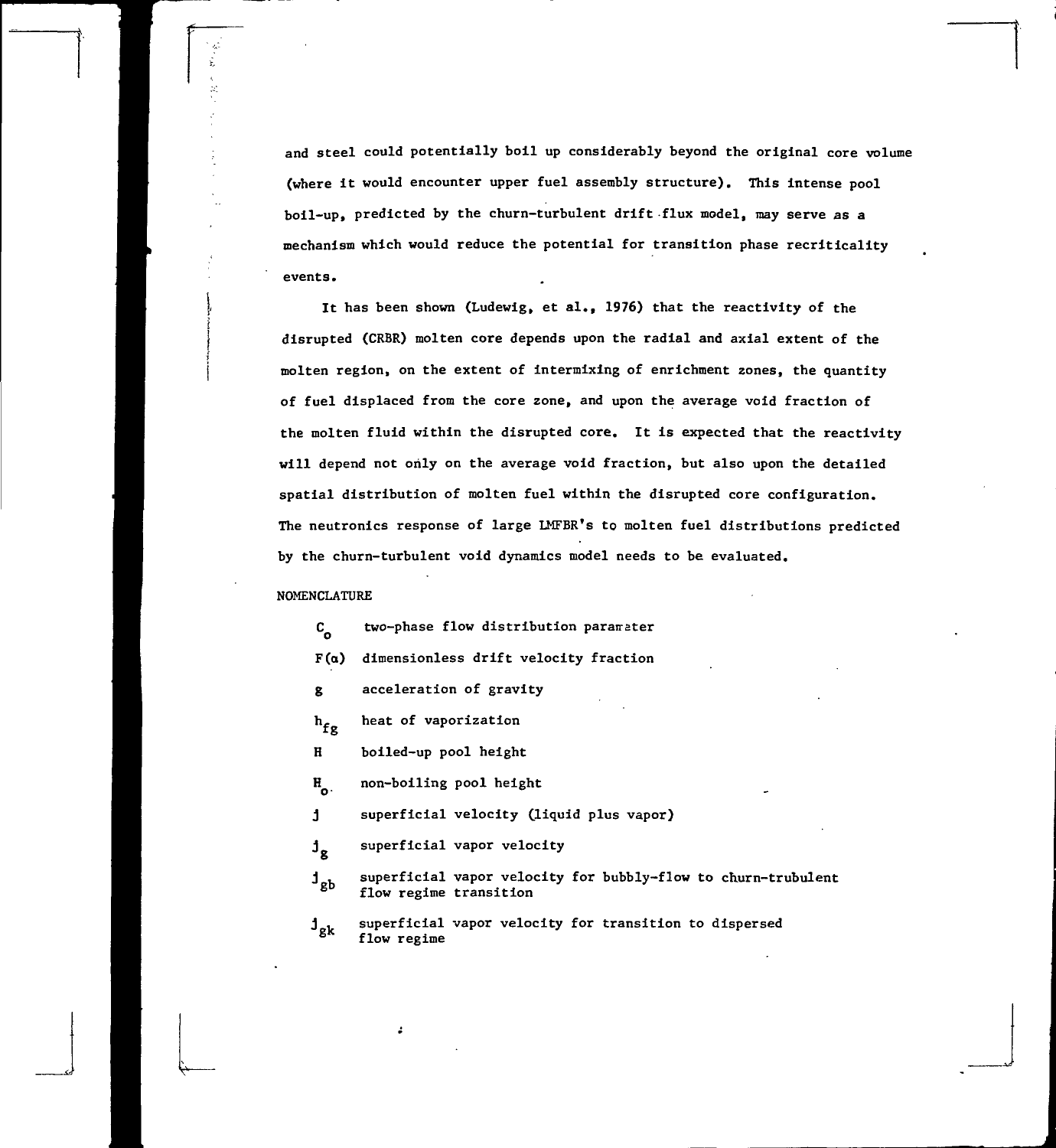Nomenclature (Cont'd)

 $^1$ g∞ superficial vapor velocity at top of pool Q<sup>\*\*\*</sup> volumetric heat generation rate

$$
\mathbf{U}_{\mathbf{g}} \qquad \text{bubble rise velocity} \begin{pmatrix} 4 \\ \tilde{=} 1.53 \end{pmatrix} \begin{pmatrix} 4 \\ 2 \end{pmatrix}
$$

x distance from bottom of pool

a local void fraction

a pool-average void fraction

 $n$  dimensionless pool height ( $\equiv x/H_2$ )

 $p_g$  vapor specific gravity

liquid specific gravity  $P_{\ell}$ 

a surface tension

### **REFERENCES**

Bell, C. R., et al., "SIMMER-I: An S<sub>N</sub>, Implicit, Multifield, Multicomponent, Eulerian, Recriticality Code for UfFBR Disrupted Core Analysis," LA-NUREG-6467-MS (January 1977).

o

Bikerman, J. J., Foams, Springer-Verlag, New York (1973).

Bohl, W. R., et al., "An Analysis of Transient Undercooling and Transient Overpower Accidents Without Scram in the Clinch River Breeder Reactor," ANL/RAS75-29 (July 1975).

Dukler, A. E. and Taitel, Y., "Flow Regime Transitions for Upward Gas Liquid Flow" A Preliminary Approach Through Physical Modeling," NUREG-0162 (January 1977).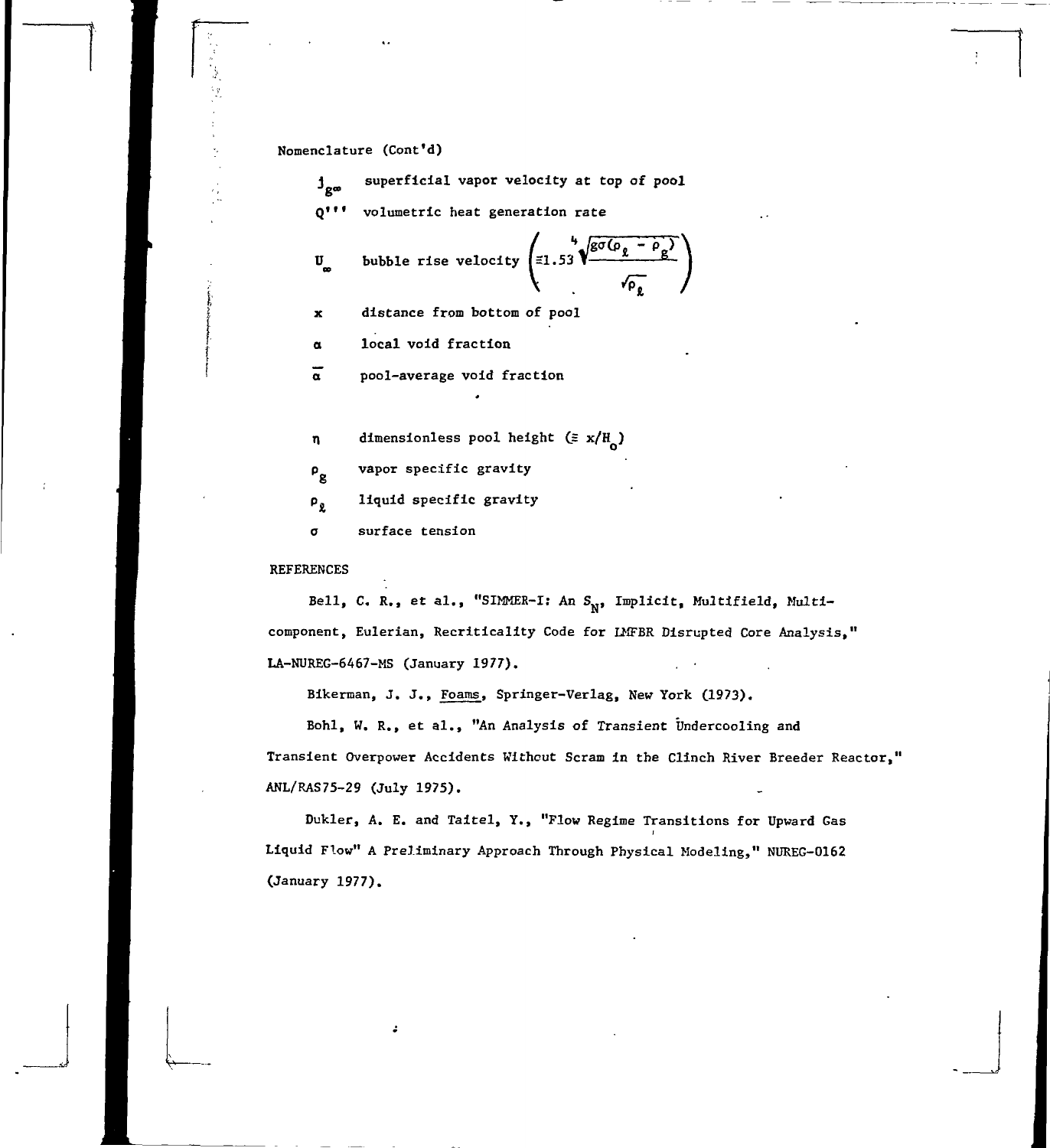Farahat, M., Henry, R. E., and Santon, J., "Fuel Dispersal Experiments With Simulant Fluids," Proc, Int. Meeting on Fast Reactor Safety and Related Physics, CONF-761001, 1707 (October, 1976).

Fauske, H. K., "Boiling Flow Regime Maps in LMFBR HCDA Analysis," Trans. Am. Nucl. Soc, £2 385-386 (November 1975).

Fauske, H. K., "Liquid Metal Fast Breeder Reactor Safety: An Overview Including Implications of Alternate Fuel Cycles," Symposium on the Thermal and Hydraulic Aspects of Nuclear Reactor Safety," Vol. 2, 1-17 (1977a).

Fauske, H. K., "Assessment of Accident Energetics in LMFBR Core Disruptive Accidents," Nuclear Engineering and Design, 42, 19-29. (1277b).

Gabor, J. D., et al., "Heat Transfer from Heat-Generating Boiling Pools," National Heat Transfer Conference, St. Louis, MO (August 1976).

Ginsberg, T. and 0. C. Jones, Jr., "Flow Regime Observations in Two-Phase Volume-Heated Boiling Pools," Trans. Amer. Nuc. Soc., 27, 547-549 (1977).

Greene, G. A., et al., "Thermo-Fluid Mechanics of Volume-Heated Boiling Pools," BNL-NUREG-50759 (December 1977).

Gustavson, W. R., Chen, J. C., and Kazimi, M. S., "Heat Transfer and Fluid Dynamic Characteristics of Internally Heated Boiling Pools," BNL-NUREG-21856 (September 1976).

Henry, R., Personal Communication (October 1977).

Ishii, M., "Liquid Water Reactor Safety Research Program Quarterly Progress Report, October-December, 1976, ANL-77-10, 38-59 (1977).

Kutateladze, S. S. and Moskvicheva, V. N., "Hydrodynamics of a Two-Component Layer as Related to the Theory of Crises in the Process of Boiling," Sov. Phys. Tech. Phys.,  $4, 7, (1960)$ .

 $\stackrel{\scriptscriptstyle \rm \scriptscriptstyle \rm \scriptscriptstyle \rm \scriptscriptstyle \rm \scriptscriptstyle L}{\scriptscriptstyle \scriptscriptstyle \rm \sim}$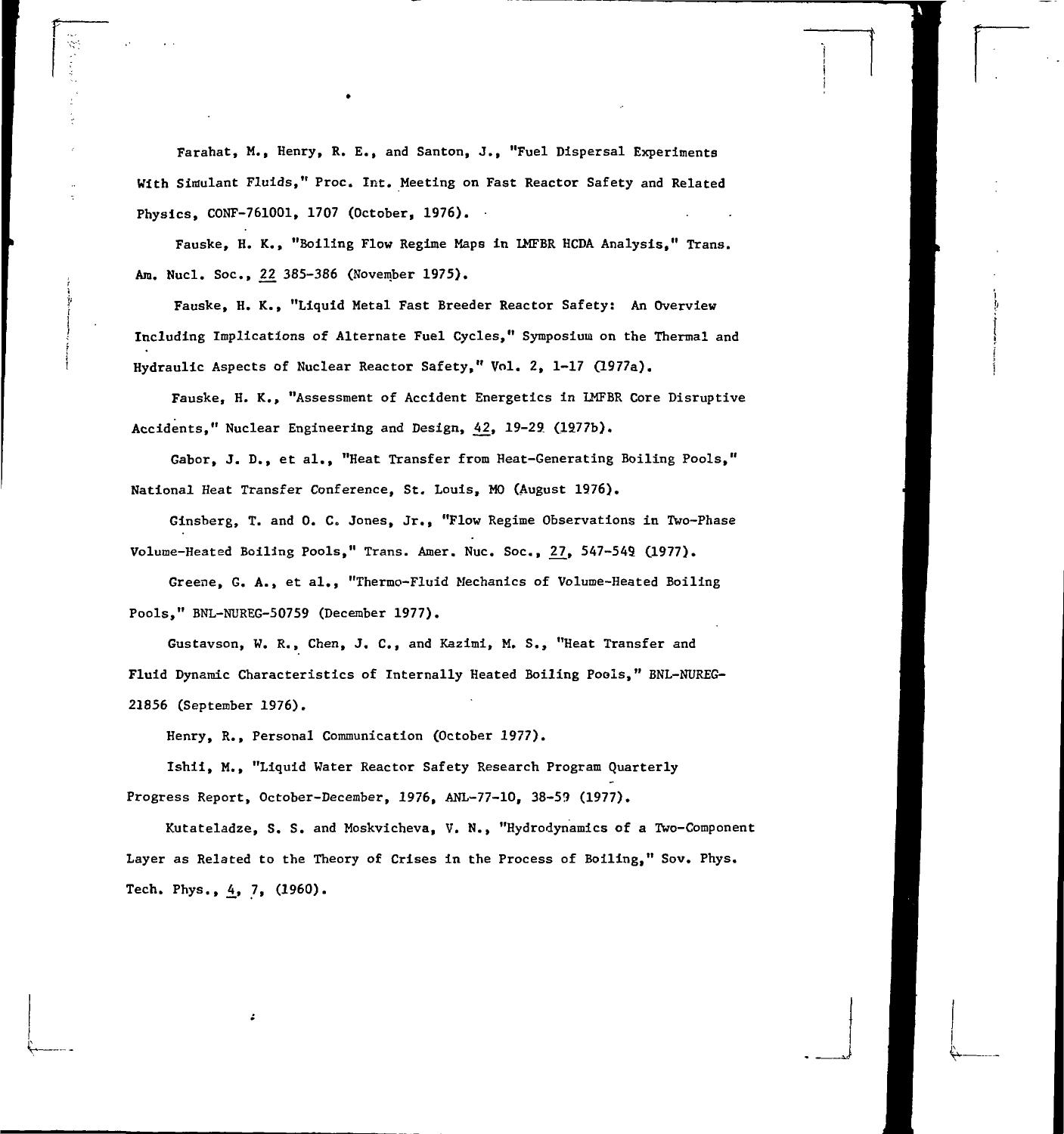Ludewig, H, and Majumdar, D., "Preliminary Investigation of Recritlcality in **the** Transition Phase of Core-Disrup' \*. Accidents in the CRBR," BNL-NUREG-21811 (September 1976).

Stein, R. P., Hesson, J. C., and Gunther, W. H., "Studies of Heat Removal from Heat Generating Boiling Pools," Proc. Fast Reactor Safety Meeting, USAEC Report, CONF-740401-P2, 865-880 (1974).

Wallis, G. B., One Dimensional Two-Phase Flow, McGraw-Hill Book Co., Inc. New York (1969).

Zuber, N. and Findlay, J. A., "Average Volumetric Concentration in Two-Phase Flow Systems," ASME J. Heat Transfer, 87, 453 (1965).

Zuber, N. and Hench, J., "Steady-State and Transient Void Fraction of Bubbling Systems and Their Operating Limits: Part I: Steady-State Operation, General Electric Report 62GL100 (July, 1962).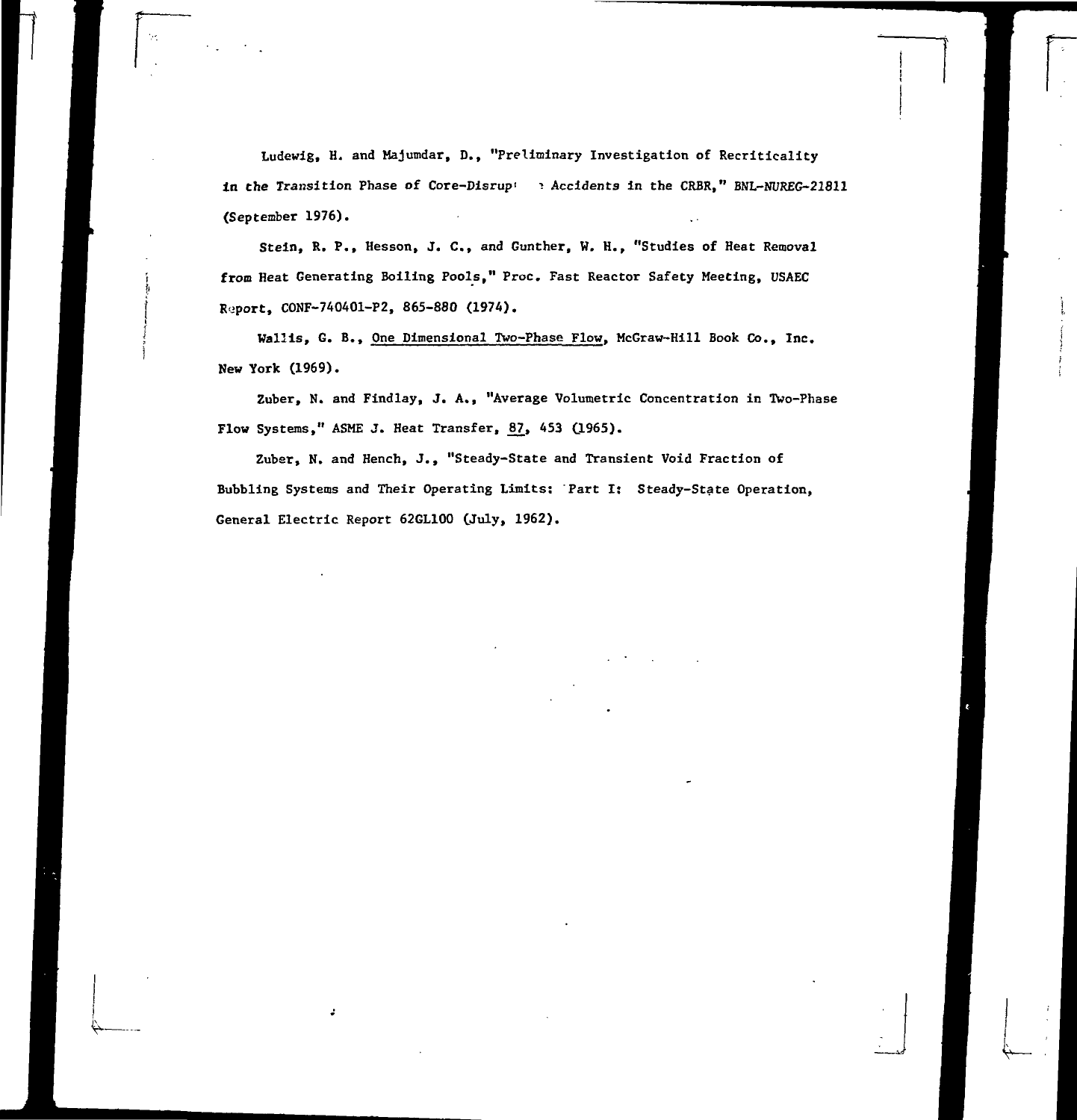ಾದ **19.1 CMm O** <u> Alban Maria (Maria Alban Maria )</u> **oo** $\cdot$  . The  $\tau$ Τ Ñá. **•**  $\omega_{\rm{in}}$  $\ddot{\phantom{a}}$ **• V ' -**  $\ddot{\phantom{0}}$ 424 **t nen** $\frac{15}{1}$ . C  $\pi$  $\mathfrak{B}(\cdot|\cdot)$  ,  $\cdot|\cdot|$  ,  $\cdot|\cdot|$  ,  $\mathfrak{B}(\cdot|\cdot|+\cdot|\cdot|\cdot|)$ **oo .— |,».J\*!Jt»"W » r c •— I o r o i n O -i n •tf- • i •— «\* • C M i n** رچيد **n CM vo i i o r^ f—** بتبيح  $\bar{\omega}$  $\bullet$ **1**  $\mathbf{r}$ **E**

**"3oopa 14JOS <uCO §• u60O . uo 0 )E**  $\label{eq:4} \frac{1}{4} \left( \begin{array}{cc} 1 & 0 \\ 0 & 1 \end{array} \right) \frac{d^2y}{dx^2} = \frac{1}{4} \left( \begin{array}{cc} 1 & 0 \\ 0 & 1 \end{array} \right) \frac{dy}{dx}$ 

 $\frac{1}{2}$ 

 $\ddot{\phantom{0}}$ 

 $\begin{array}{c} \mathcal{A}_{\mathcal{G}} \\ \mathcal{L} \end{array}$ 

 $\mathbf{r}$ 

**a : •>->**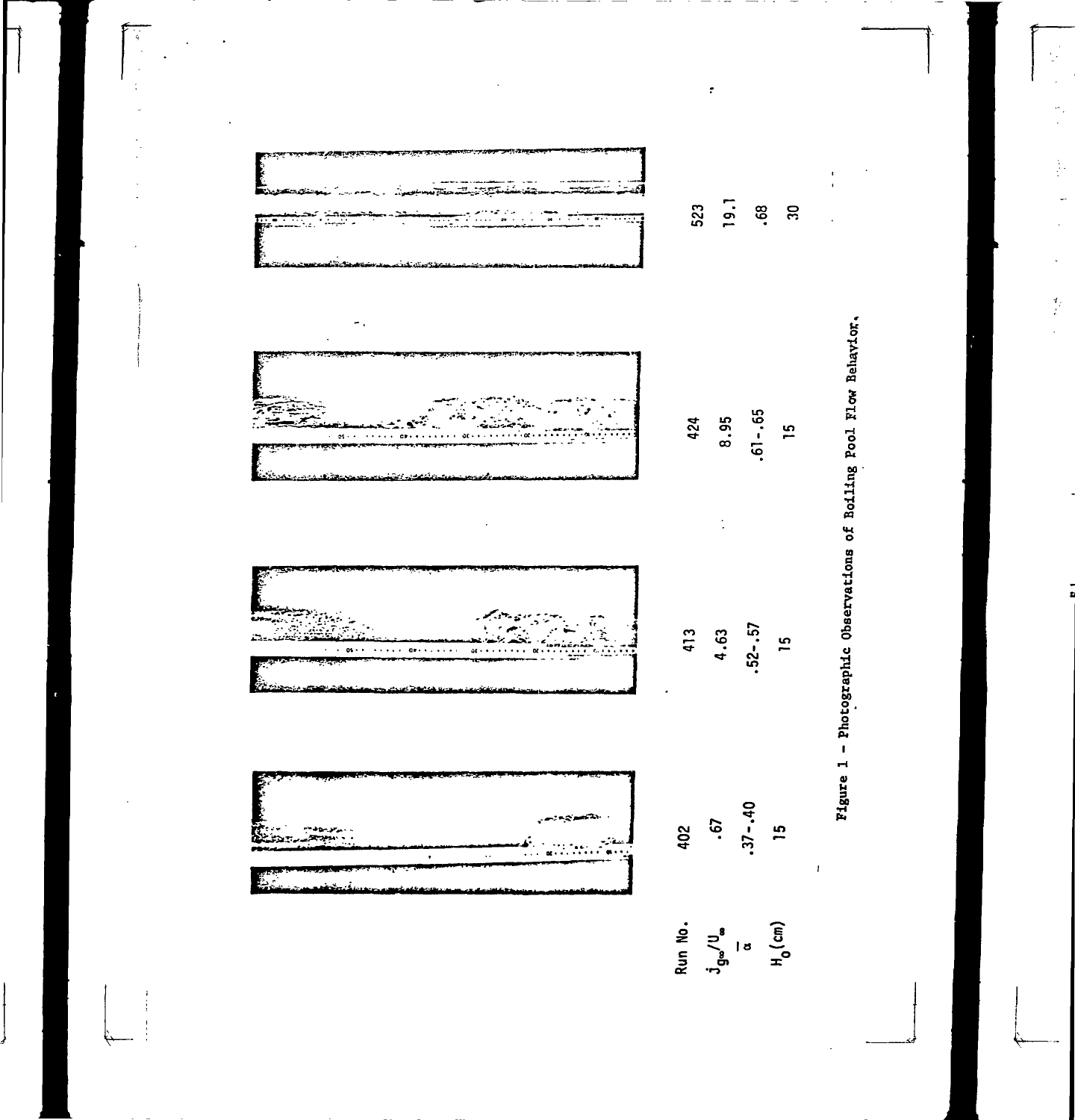

 $\bullet$